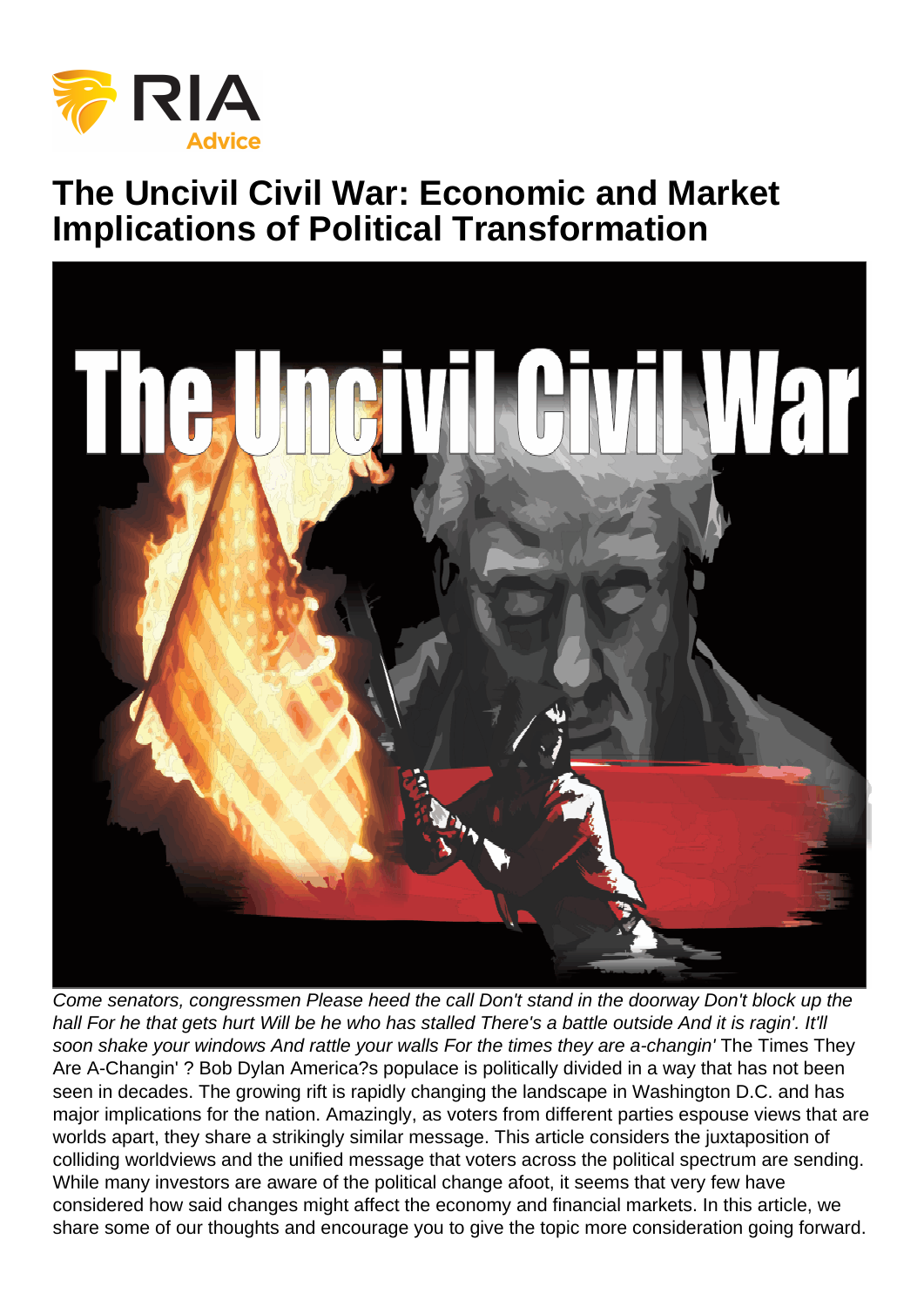Given the importance of the subject, this article will likely be the first of several discussing the intersection of politics and markets.

## **The Changing Faces in Congress**

Speaker of the House Paul Ryan and Congressmen Bob Corker and Jeff Flake are a few of the well-established Republicans not seeking reelection. While each has their reasons, it appears the prospect of losing re-election played a significant role in their decision making. Is this a case of ?playing not to lose? as opposed to ?playing to win?? Political capital can be delicately converted to monetary capital only if a politician, in or out of office, plays his or her cards wisely. This is not just a story about Republican discontent. In New York?s Democratic 14<sup>th</sup> Congressional District primary, Alexandria Ocasio-Cortez, a totally unknown candidate months ago, recently upset incumbent Joseph Crowley, the fourth-ranking Democrat in Congress and possible successor to Nancy Pelosi as the Democratic House leader. Crowley has represented New York since 1999, most recently as a representative of the Bronx and Queens. Ocasio-Cortez is a 28-year old Latino woman who was tending bar only a year ago. She ran on campaign promises that were decidedly left of the mainstream Democratic agenda represented by Crowley. Her political stance was not surprising given her support for Bernie Sanders during the last Presidential primary and her membership in the Democratic Socialists of America. While there are many messages 14<sup>th</sup> District voters are sending us; we believe there are two that are representative of voters of both parties throughout the country.

- 1. Voters appear to prefer political views that are less centrist and offer a change from the status quo of the existing parties.
- 2. Voters are looking to buck established party leaders in favor of someone different.

The Washington Post, in an article about Ocasio-Cortez?s victory, summed up these messages well - ? Many of the key Democratic House primaries this year have been competitions over biography,with a premium given to those who break new ground or remove old barriers.?

## **Economic and Market Implications**

Assuming this trend continues, the implications for the economy and the financial markets will become increasingly important to follow. While the topic for another article, simply consider the massive social changes that occurred in the late 1960?s and early 1970?s. Those changes had profound and lasting effects on culture and society as well as the economy, monetary policy, fiscal policy and the financial markets. The following provides a summary of factors worth considering as this new era of politics takes hold: **Deficit** ? Despite a Republican-controlled Congress and President, the size of the fiscal deficit is surging. Current forecasts by the Congressional Budget Office (CBO) estimate that Treasury debt will increase by over \$1 trillion a year for the next four years. While it seems that the Democrats and Republicans cannot agree on much, they currently seem to agree on increased government spending. Given a President that is not averse to debt financing and deficit spending and a slew of politicians concerned about future elections, collectively they may opt for more spending to please their constituents. Given the importance of retaining (or not losing) power, the tendency towards higher fiscal deficits will continue regardless of which party controls the House and Senate. Discipline of any form appears outdated in the halls of Congress and certainly not a popular political platform. **Recession and stock market crash response** ? During the great financial crisis of 2008/09, extreme fiscal and monetary stimulus were employed to right the economy and stabilize the markets. In just three years from 2009-2011, a timeframe spanning the recession and immediate recovery, the aggregate fiscal deficit was \$4.006 trillion. In those three years, the government accumulated a deficit that equaled that of the 22 years immediately prior. The Fed?s monetary policy response was even more brazen. They lowered the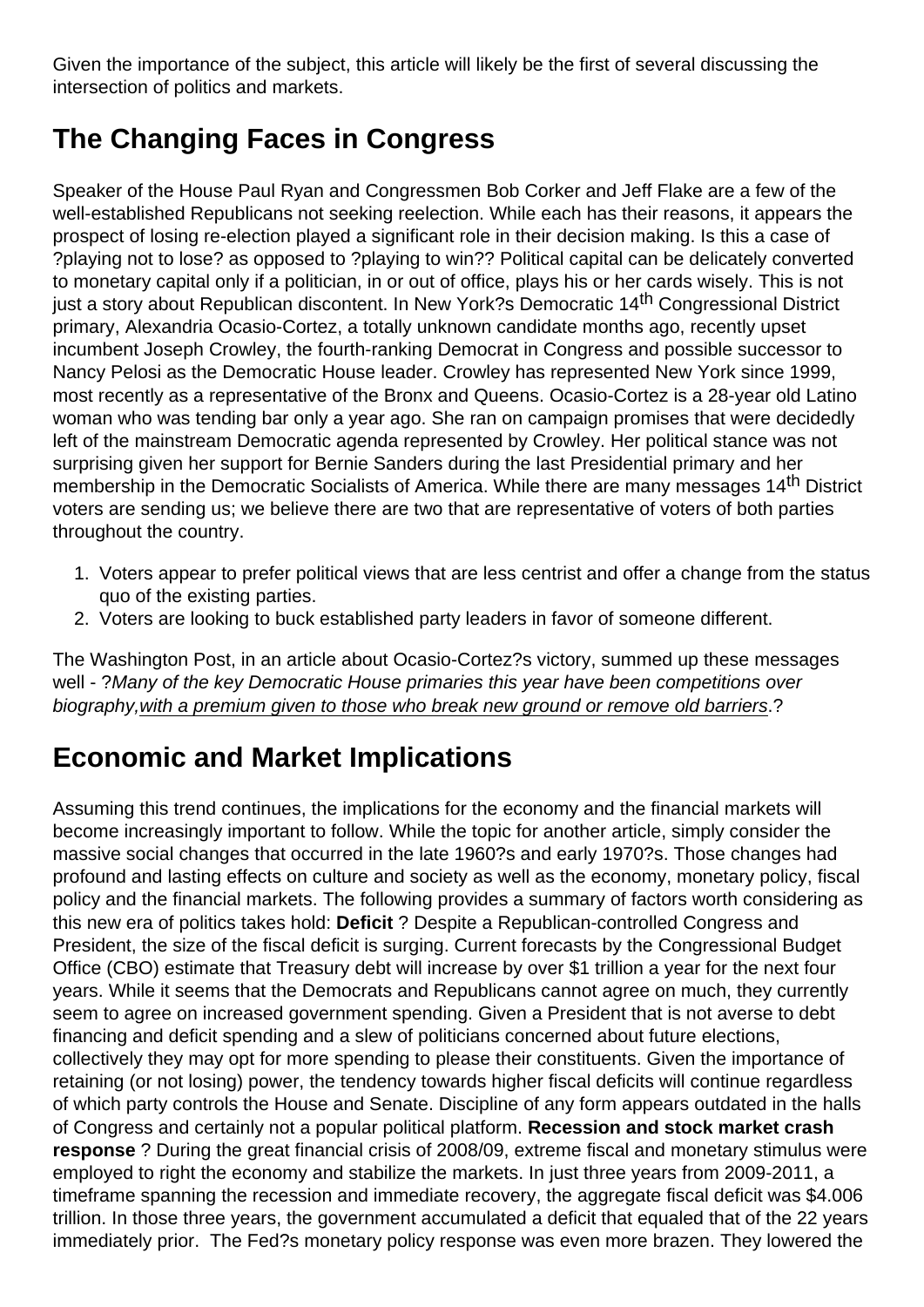Fed Funds rate to zero which helped push longer-term bond yields to historically low levels. Further, they introduced QE and purchased over \$4 trillion of U.S. Treasury, Agency and Mortgage-Backed Securities. Our concerns for the next recession and stock market drawdown are twofold. First, will the Fed acquiesce with unprecedented monetary policy as they did repeatedly during and well after the financial crisis and recession? Second, will the vastly different political views of Congress and the likely infighting make negotiations on fiscal bailouts harder than those that occurred in 2008 and 2009? Under Jerome Powell?s leadership, the Fed appears less concerned with financial asset prices than did the leadership of his immediate predecessors. Further, inflationary aspects of fiscal deficits may make them more apprehensive about easy policies that can have inflationary impulses. One of the key signals for a change in monetary policy came when outgoing New York Fed President William Dudley gave a speech on January 11 characterizing three to four rate hikes in 2018 as ?gradual.? Although there was no immediate market response, within two weeks the stock market convulsed. The market has yet to regain those losses and the Fed thus far has not walked back Dudley?s comments. The fiscal situation could also become problematic if the political parties continue down the path of discordance. Either party might be willing to push or block emergency fiscal stimulus to affect the President?s reelection chances heading into the 2020 presidential campaign. Geopolitical ? The changes occurring in our political system are closely monitored by other nations. While some nations are experiencing similar changes, especially in Europe and the United Kingdom, we have little doubt that our allies, our enemies, and everyone in between will try to capitalize on the situation. Trade and the dollar's status as the world?s reserve currency are the foremost concern. We believe many nations want to unseat the U.S. dollar as the world?s reserve currency. Trade tariffs and fair trade negotiations are likely fueling the desire even more so. Will political change and the possibility of a stalemate in Congress provide these nations an opportunity to reduce their reliance on the dollar? The implications, as discussed in [Triffin Warned Us](https://realinvestmentadvice.com/triffin-warned-us/), are massive. Public/Corporate confidence and spending habits ? Consumers tend to spend when they are most confident about their own financial situation and that of their nation. As the political issues collide and political rhetoric from both sides increase, will consumers? confidence waver? Alternatively, what if current consumer spending has less to do with confidence and is largely based not on what they want to spend but what they need to spend? Food, gas, healthcare, housing, and education are all making unreasonable demands on consumer spending habits. These expenditures are being funded by dis-savings and credit as opposed to rising salaries and wages. The evidence for this lies in the concurrent rise in consumer credit data and decline in household savings. The demand for political change is not coming from the elite that profited from corporatism and speculation, but in large part from the majority being left behind. These are the marginal consumers and play a large role in determining the pace and quality of economic activity. Similarly, what of the confidence of corporate executives? We suspect that as political differences become acuter and the future less predictable, executives will hold back on investments in new projects, plants, equipment or employees.

## Summary

Currently, the market seems indifferent to the recent wave of political upheaval. The relative stability in the economy and strong performance of stocks over the last few years is likely mesmerizing many investors. We believe investors should consider that the changes in the political landscape may only be in its infancy. Whether the recent move towards political divergence is a fad or the start of something much larger is anyone?s guess. However, we believe the increasing influence of millennials at the expense of baby boomers will have impacts which we are just starting to see. Given that equity markets are perched at extreme valuations, implying that the risks are significant and future returns well below normal, we believe the political unknowns and the associated risks they carry are among the reasons to maintain a conservative investment stance. The following video <https://www.youtube.com/watch?v=tEczkhfLwqM>provides